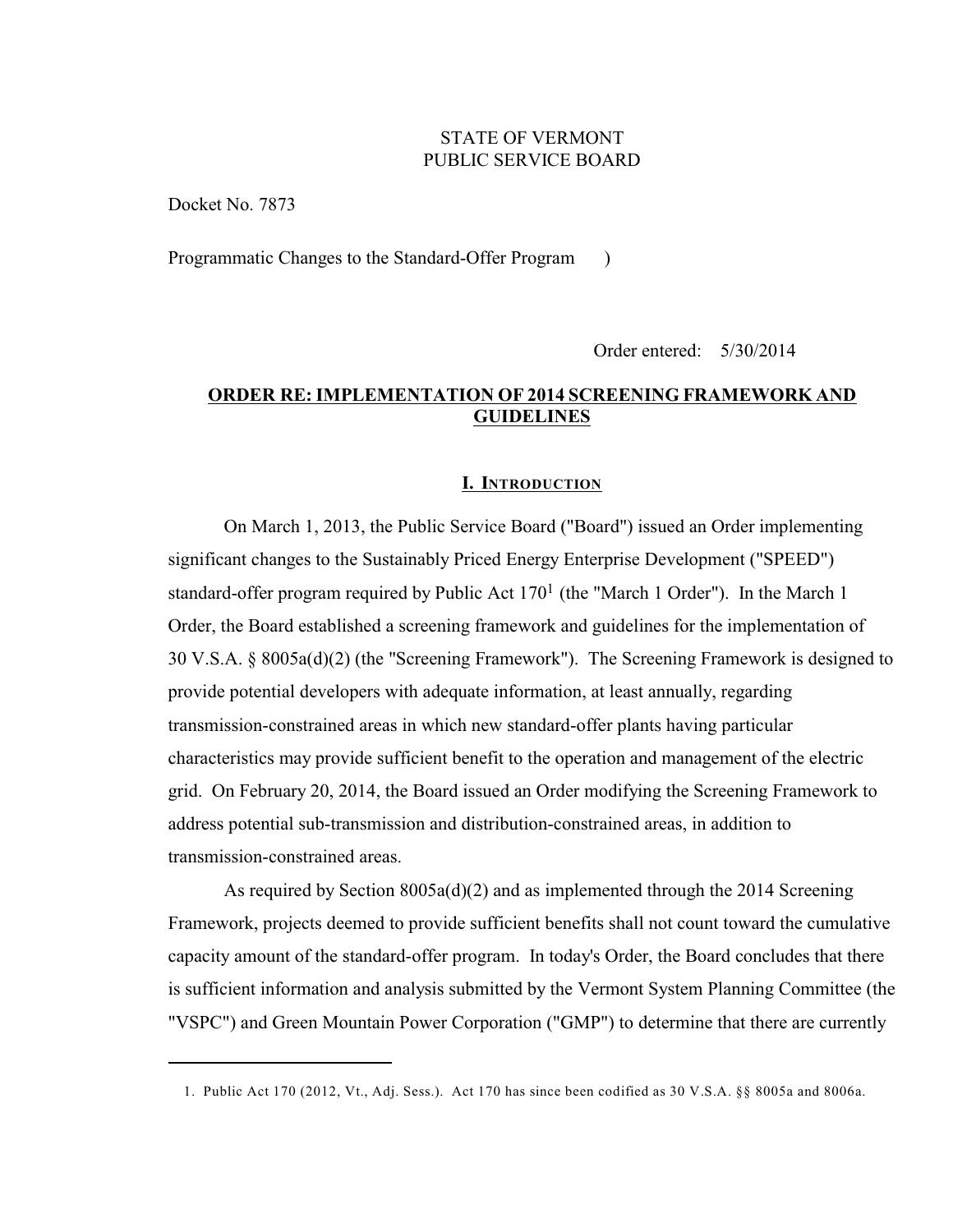no constrained areas where such renewable generation projects would provide sufficient benefits to the operation and management of the grid – with the potential exception of the Rutland area. With regard to the Rutland area, because GMP did not file a final Reliability Plan, the Board has insufficient information to determine whether standard-offer projects could provide sufficient benefits to mitigate the Rutland area's reliability deficiency. Therefore, the Board directs GMP to provide a final Reliability Plan for the Rutland area, as required by the 2014 Screening Framework as soon as practical, but no later than April 1, 2015. The Board further directs GMP to file, within 30 days of this Order, a complete timeframe, with clear milestones, that indicates specifically when the final Reliability Plan for the Rutland area will be completed.

# **II. PROCEDURAL HISTORY**

On February 14, 2014, the VSPC submitted its 2014 Annual Report ("2014 Annual Report") as required by Paragraph 89 of the Memorandum of Understanding ("MOU") in Docket 7081.<sup>2</sup> The 2014 Annual Report describes the activities of the VSPC during 2013 and the status of work on all reliability deficiencies identified in the 2012 Vermont Long-Range Transmission Plan (the "2012 LRTP") prepared by the Vermont Electric Power Company, Inc. ("VELCO"). The VSPC 2014 Annual Report also addresses the 2014 Screening Framework.

No comments were filed on VSPC's 2014 Annual Report.

On April 2, 2014, GMP filed a Reliability Plan for the St. Albans area (the "St. Albans Reliability Plan").

On April 2, 2014, GMP filed a Rutland Area Deficiency Study and Reliability Plan Update (the "Rutland Reliability Plan Update"), including a Project-Specific Action Plan for the Rutland/Cold River Area (the "Rutland Action Plan").

<sup>2.</sup> Docket 7801, Order of 6/20/07. The MOU provided for the creation of the VSPC to facilitate least-cost integrated resource planning for Vermont's transmission system. Modifications to the MOU have been approved in Orders of 1/30/12, 8/1/12, and 11/13.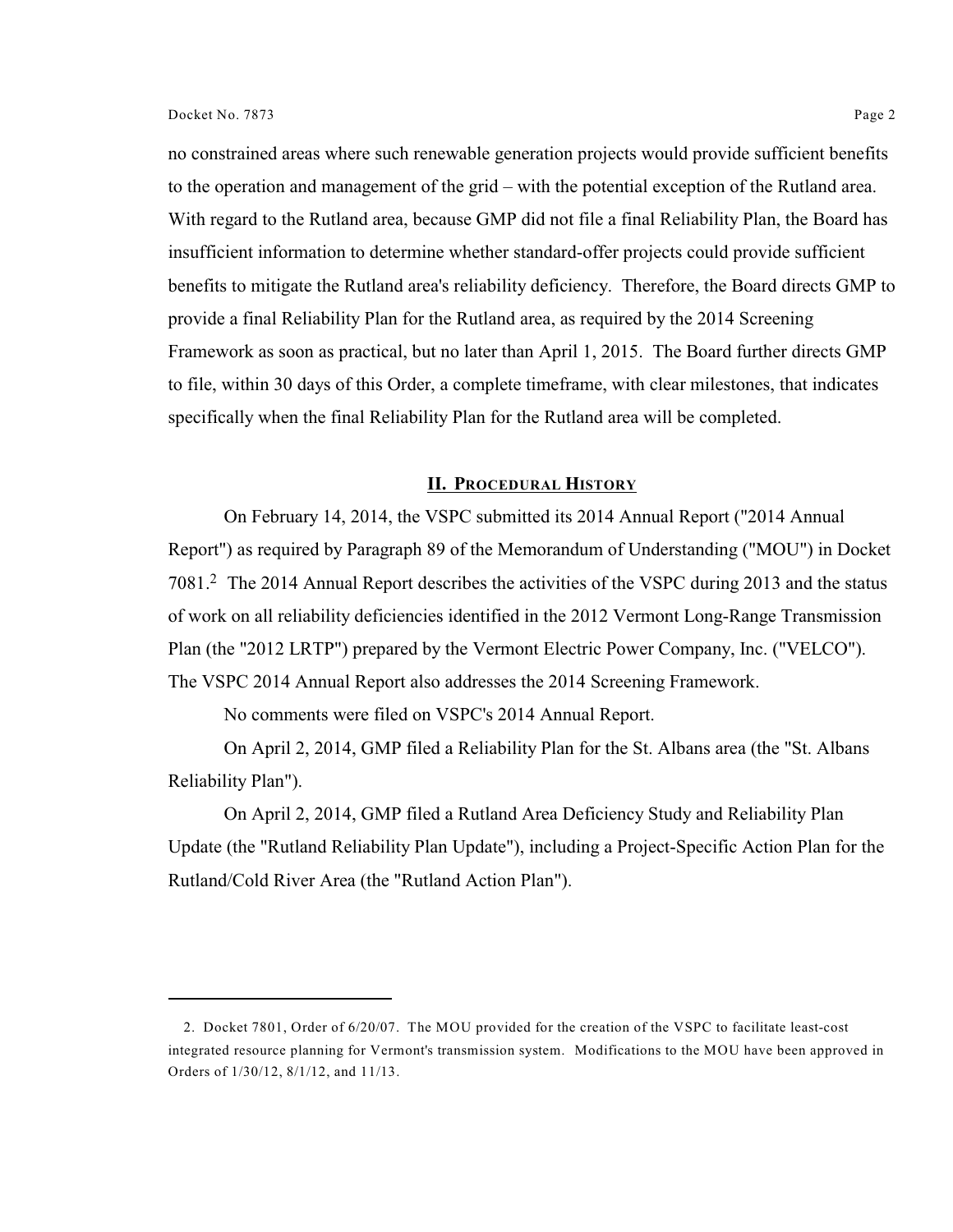On May 1, 2014, the Department of Public Service ("Department") filed comments on the GMP Reliability Plan submissions ("Department Comments").<sup>3</sup>

No other comments were filed on the GMP Reliability Plan submissions.

# **III. PROGRAM IMPLEMENTATION**

## **A. Evaluation of Identified Constraints**

## **(1) Participants' Constraint Analysis, Reliability Plans and Comments**

The VSPC 2014 Annual Report summarizes the VSPC's activities during 2013 and the status of work on all reliability deficiencies identified in the 2012 LRTP. The VSPC filed its 2014 Annual Report for the purpose of fulfilling Paragraph 1 of the 2014 Screening Framework which requires the VSPC to make recommendations to the Board no later than January 1 of each year, or more frequently if constraints are identified or analysis is completed mid-year.

GMP filed the St. Albans Reliability Plan, the Rutland Reliability Plan Update, and the Rutland Action Plan for the purpose of fulfilling the annual utility filing requirements contained in Paragraph 3 of the 2014 Screening Framework. Paragraph 3 requires utilities to perform preliminary screening, using a screening tool, for an identified constraint to determine whether the constraint has a reasonable likelihood of being cost-effectively addressed by a nontransmission alternative ("NTA"), including but not limited to SPEED standard-offer plants. If a constraint screens in to a full NTA analysis, the affected utility must develop a least-cost plan (a "Reliability Plan") to resolve the constraint. The Reliability Plan must include consideration of the use of new SPEED standard-offer plants.

Based on the analysis, reports, and comments provided by the VSPC, GMP, and the Department, the following discussion provides a summary of the updated evaluation of identified constraints consistent with the requirements of the 2014 Screening Framework.

<sup>3.</sup> Letter from Jeanne Elias, Esq., and Walter Poor, Department of Public Service, to Susan Hudson, Clerk of the Board, dated May 1, 2014.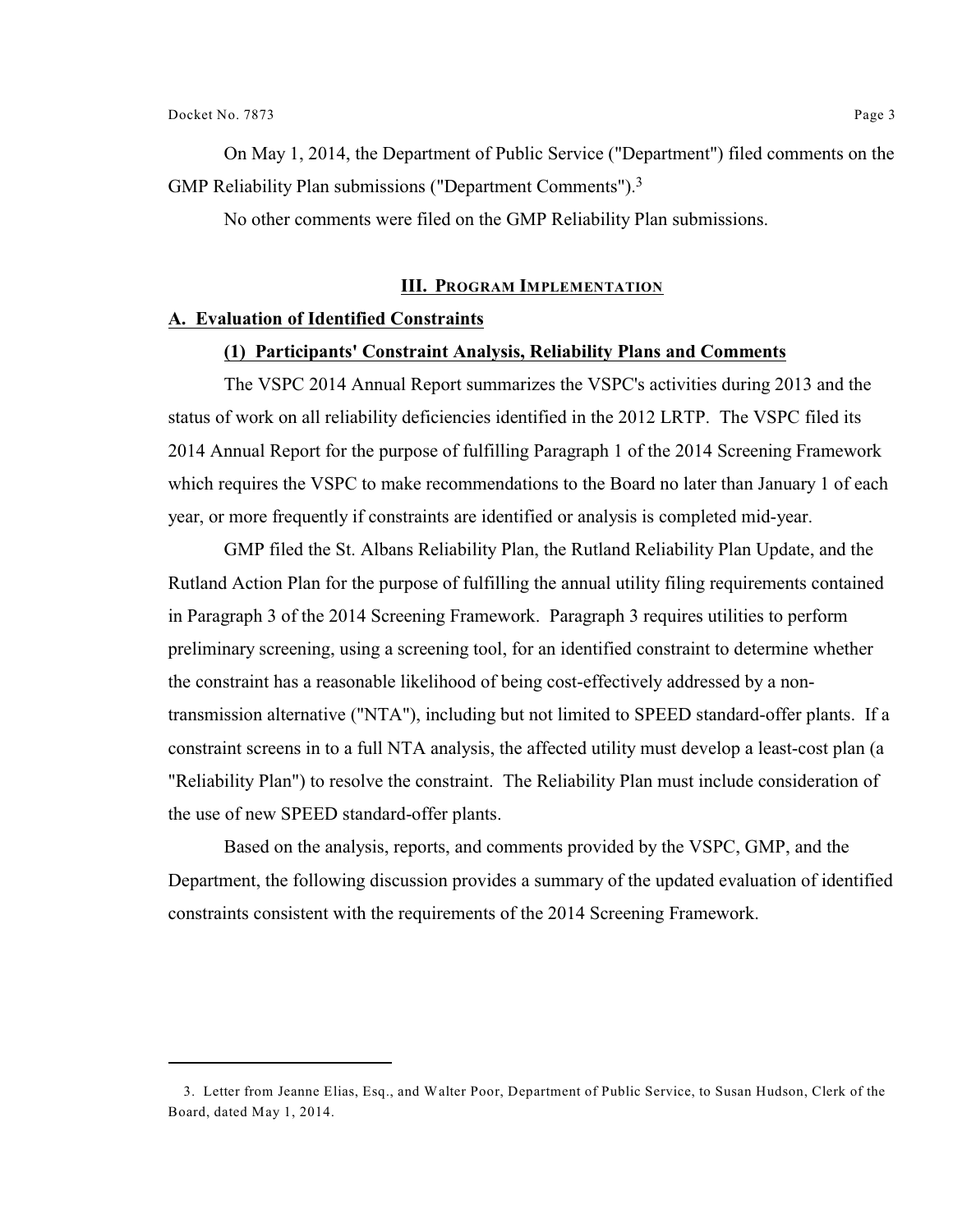# Central Vermont and Southeastern Vermont Areas

ISO-New England, Inc. ("ISO-NE") has conducted an updated analysis that shows that load reductions have effectively postponed the need for upgrades during the ten-year study horizon for the Central Vermont and Southeastern Vermont areas.<sup>4</sup>

# Hartford/Ascutney Area

The Hartford/Ascutney area was screened out using the NTA tool on the basis of identification of two viable sub-transmission solutions with estimated costs below \$2.5 million.<sup>5</sup>

# Connecticut River Area

The Connecticut River area transmission and sub-transmission deficiencies screened out using the NTA screening tool. However, according to the VSPC, the Connecticut River area is now being re-evaluated by ISO-NE, and if the need is reconfirmed in the current ISO-NE study, a new NTA screening may be required.<sup>6</sup>

## Colchester, Northern Area, IBM Area, and Vernon Road

Transmission and sub-transmission issues screened out using the NTA screening tool for Colchester, the Northern area, the IBM area, and Vernon Road.<sup>7</sup>

## Susie Wilson Road Area

A geographically targeted energy efficiency program was developed and implemented to address the distribution issues in the Susie Wilson Road area with the goal of deferring substation investments. According to the VSPC, updated GMP load forecasts show that the date of need for the Susie Wilson Road substation project, under all reasonable scenarios, is now

<sup>4.</sup> VSPC 2014 Annual Report at 6.

<sup>5.</sup> VELCO, on behalf of the affected utilities, filed an update to its reliability plan in Docket 7873 on April 1, 2013, stating that under the provision of Attachment II.3.c of the Screening Framework, because the Hartford/Ascutney deficiency can be resolved by a wires solutions below the \$2.5 million screening threshold established in Docket 7081, the Hartford/Ascutney area does not require filing of a reliability plan at this time. *See* VSPC 2014 Annual Report*.* at 6.

<sup>6.</sup> VSPC 2014 Annual Report at 9.

<sup>7.</sup> *Id.* at 5.

<sup>8.</sup> Geographically targeted energy efficiency efforts are energy efficiency services that are targeted at customers served by circuits and substations that are facing capacity constraints, with the objective to avoid or defer costly system upgrades.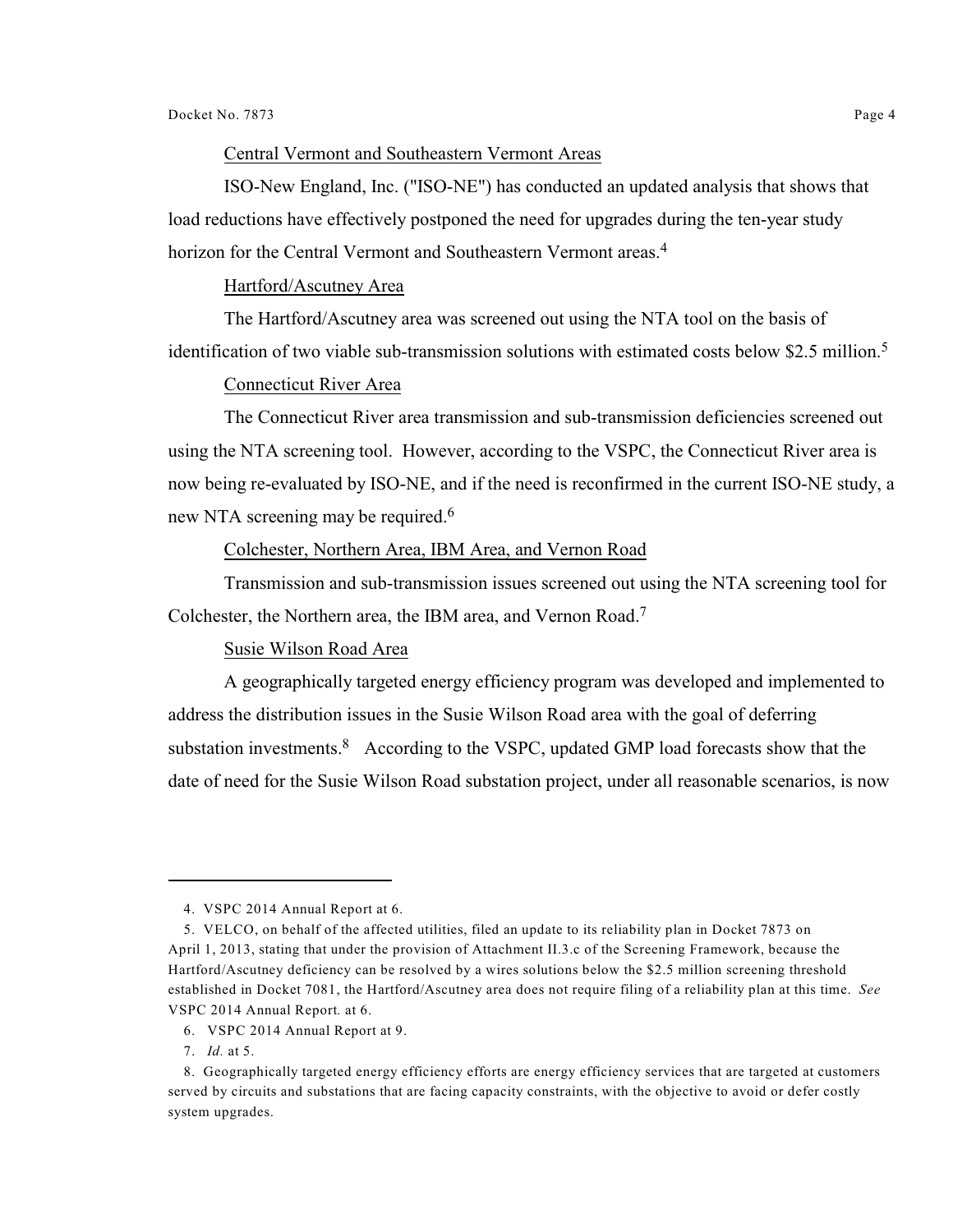well beyond the ten-year study horizon.<sup>9</sup> The Board approved discontinuation of geographically targeted energy efficiency for the area by Order of January 8, 2014, in EEU-2010-06.

#### St. Albans Area

 In 2013, GMP conducted studies, with the help of the VSPC, to refine the load forecast for the St. Albans area and better understand the magnitude and timing of the reliability deficiency. These additional studies indicate that, even with aggressive assumptions for load growth, the earliest date that additional reliability-related resources would be required is 2021. Even then, GMP's analysis indicates that it is questionable whether the deficiency will require any significant new reliability-related resources. Based on this updated analysis, GMP concludes that no additional resources are warranted at this time to address reliability in the St. Albans area. However, GMP proposes to collect empirical data over the next two summer peak seasons to verify the refined analysis and adjust input assumptions as necessary.<sup>10</sup>

The Department states that it appears that the St. Albans reliability constraint has been deferred. The Department supports GMP's recommendation not to solicit additional resources at this time, and agrees that GMP should monitor the area closely.<sup>11</sup>

#### Rutland Area

While GMP filed a Rutland Reliability Plan Update and a Rutland Action Plan, it did not file a final Reliability Plan to address the grid deficiencies in the area. GMP states that a Reliability Plan could not be finalized due to uncertainties and dynamic changes in the Rutland area requiring additional analysis.<sup>12</sup> GMP further states that it will complete a final Reliability Plan no later than April 1, 2015.<sup>13</sup>

The GMP system in the Rutland area includes the 46 kV transmission system, the 12.5 kV distribution system, and the concentration of customer loads in the Rutland and Cold River areas that are fed primarily by VELCO's North Rutland and Cold River 115/46 kV transformers, extending eastward to Cavendish. The GMP system also includes the 46 kV

<sup>9.</sup> VSPC 2014 Annual Report at 15.

<sup>10.</sup> St. Albans Reliability Plan at 1.

<sup>11.</sup> Department Comments at 2.

<sup>12.</sup> Letter from Kim Jones, GMP, to Susan Hudson, Clerk of the Board, dated April 2, 2014.

<sup>13.</sup> Rutland Action Plan at 35.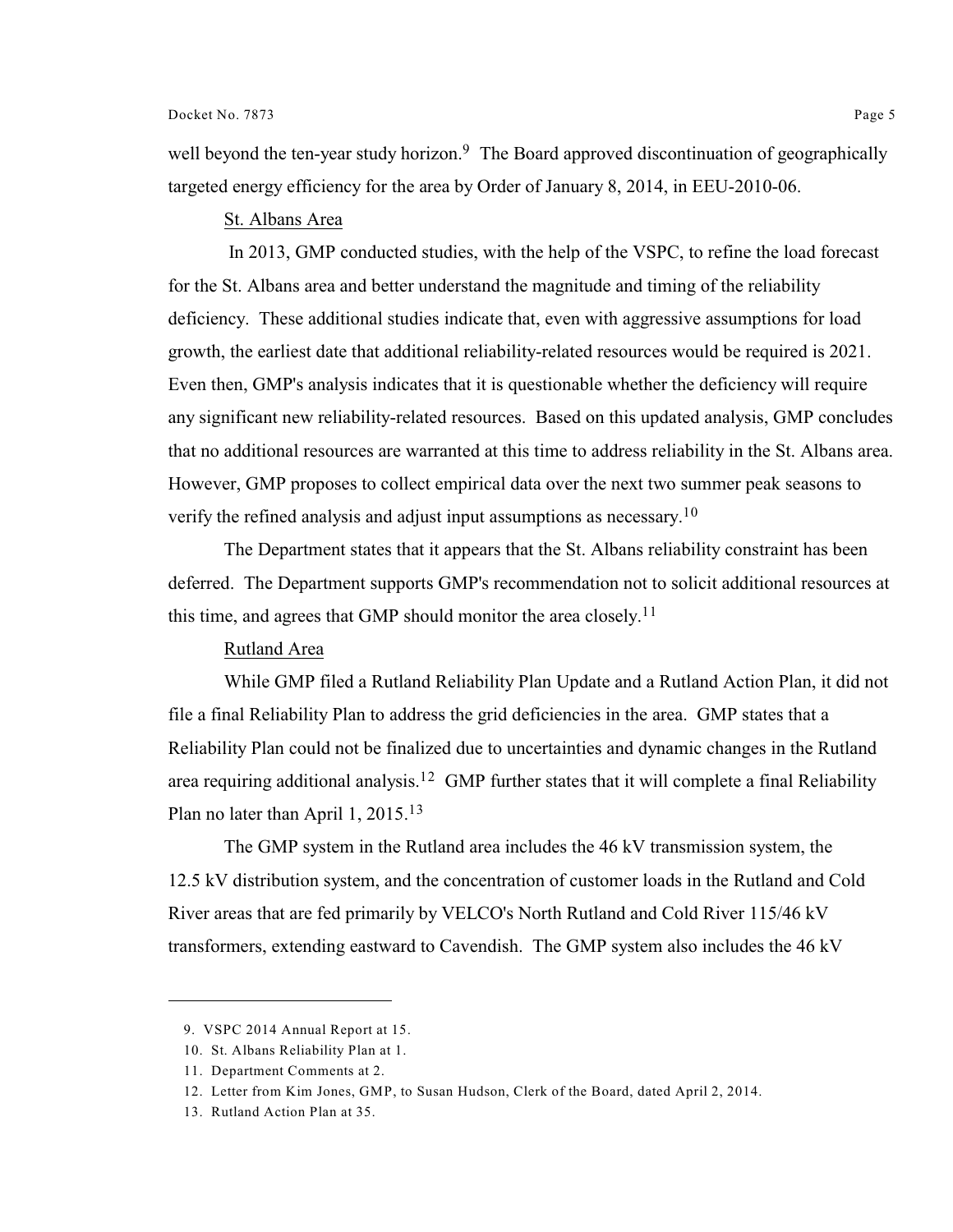transmission and distribution systems feeding somewhat sparser loads to the south and west of Rutland that are fed by VELCO's Blissville 115/46 kV transformer and extend down to Dorset. Finally, the GMP system includes the Vermont Marble Power Division ("VMPD") system. The GMP system is characterized by summer peaking at about 96 MW (not including the VMPD portion of the system).<sup>14</sup>

According to GMP, the Rutland area's peak summer load, including VMPD, has been declining steadily to a growth rate of effectively zero. GMP states that the continued influx of efficiency measures and other resources appears likely to keep any load growth in check for at least the next several years. However, GMP notes that the area currently has significant exposure to reliability deficiencies for various single contingencies due to many past years of load growth without system improvements and dependence on an aging combustion turbine. GMP states that among the most difficult contingencies is the loss of any one of the three VELCO 115/46 kV transformers that supply the North Rutland, Cold River, and Blissville areas. Following such a loss, at least one of the remaining two transformers may overload at higher load levels, accompanied by local 46 kV line overloads and/or system undervoltages.<sup>15</sup>

GMP observes that several emerging developments have begun to fundamentally alter the nature of the Rutland area's reliability problems. First, according to GMP, the "Solar Capital Initiative" will result in a growing solar generation resource to offset the area's reliability gap. However, GMP states that this solar-related generation offset will level off in a few years as the area's post-sundown peak load begins to exceed the customary late afternoon peak load. Therefore, GMP contends that adding more solar generation will not solve the area's postsundown peak load problems. GMP also contends that additional SPEED standard-offer solar plants cannot be part of the reliability solution as solar power does not have the necessary operating characteristics to meet the remaining Rutland reliability gap.<sup>16</sup>

The VSPC's 2014 Annual Report also concludes that the remaining Rutland reliability gap cannot be closed by means of solar generation because it occurs post-sundown. The VSPC states that it appears that "above the cap" standard-offer resources cannot effectively address

<sup>14.</sup> VSPC 2014 Annual Report at 7.

<sup>15.</sup> Rutland Reliability Plan Update at 2.

<sup>16.</sup> *Id.* at 3.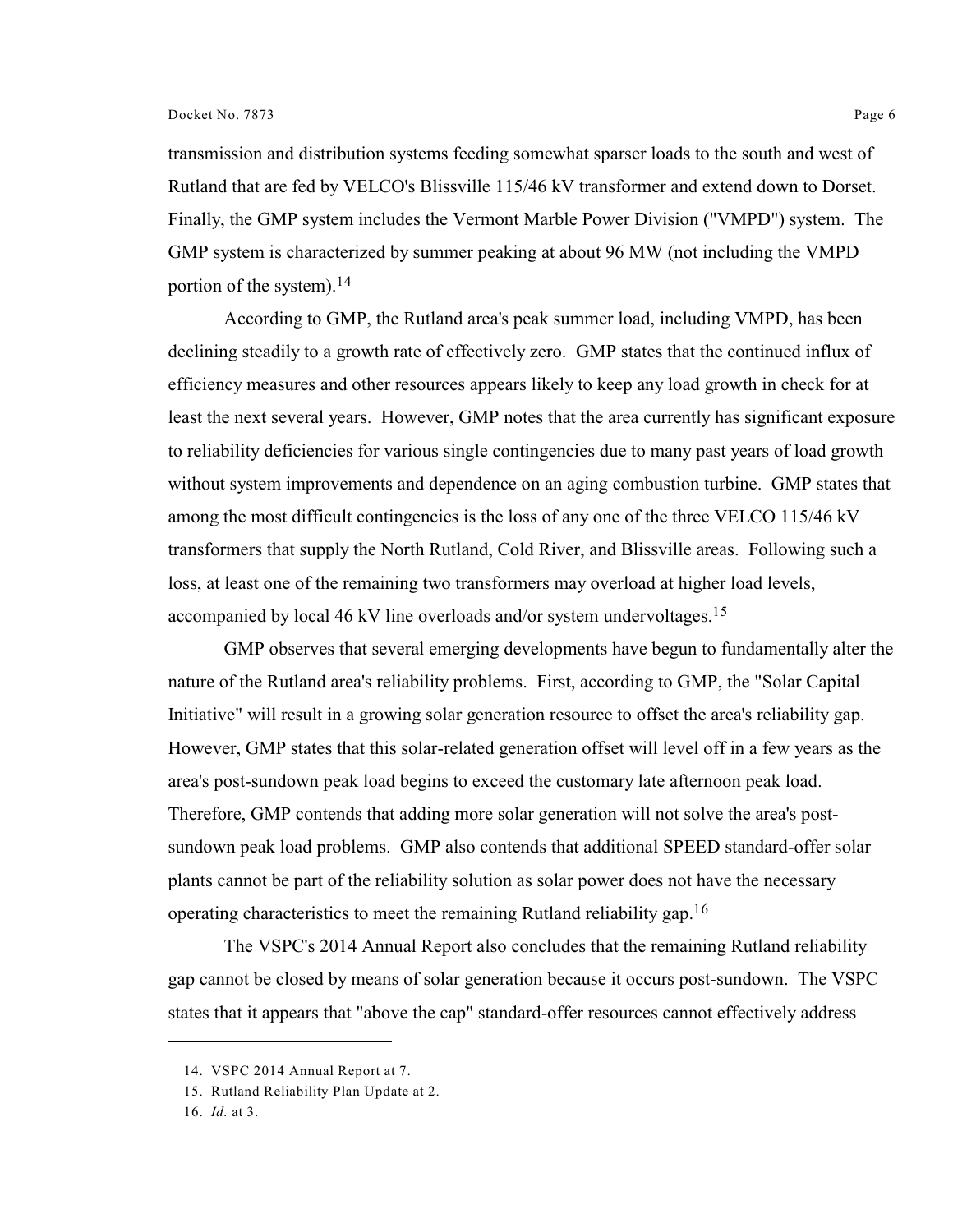whatever Rutland-area reliability deficiency remains after the initial 10 MW of capacity from the Solar Capital Initiative is installed because standard-offer resources tend to be mostly solar.<sup>17</sup>

According to GMP, a second emerging development affecting the Rutland area's reliability deficiency is the potential development of a bio-gasification plant by Renewable Energy Resources, Inc. GMP believes that such a facility could have the required capacity to address the Rutland area resource gap. GMP states that a dedicated analytical study of the biogasification proposal, including a cost/benefit analysis, is pending. GMP suggests that it also may evaluate other dispatchable resources, such as a bio-gasification plant from a different developer, a direct-burn biomass plant, demand response, and conventional generation.<sup>18</sup>

GMP has not determined whether a transmission alternative will be selected over a nontransmission alternative, such as a bio-gasification plant. According to GMP, the cost effectiveness of the transmission options – which all feature a single new interconnection from VELCO's 115 kV network to the Rutland area's 46 kV network – depends largely on the availability of a 115 kV bay that currently exists at VELCO's West Rutland substation. GMP states that if a transmission alternative is chosen, the open bay would preferably serve as the location of a new 115/46 kV transformer and associated 46 kV line terminations. At the present time, a proposed West Rutland wind generation project has an ISO-NE entitlement to the bay, but the project has been inactive and may be cancelled. GMP states that the cancellation of the wind generation project would allow for a considerable reduction in the cost to build a transmission solution.<sup>19</sup>

 GMP's latest analysis of the Rutland area reliability deficiency indicates that the remaining area resource gap – now defined by the post-sundown peak loads – may be as small as 2-3 MW. GMP also proposes to discuss with interested developers proposals for renewable generation that meet the operating characteristics of the Rutland area's remaining reliability deficiency. 20

<sup>17.</sup> VSPC 2014 Annual Report at 8.

<sup>18.</sup> Rutland Reliability Plan Update at 3.

<sup>19.</sup> *Id.* at 4.

<sup>20.</sup> *Id.* at 4.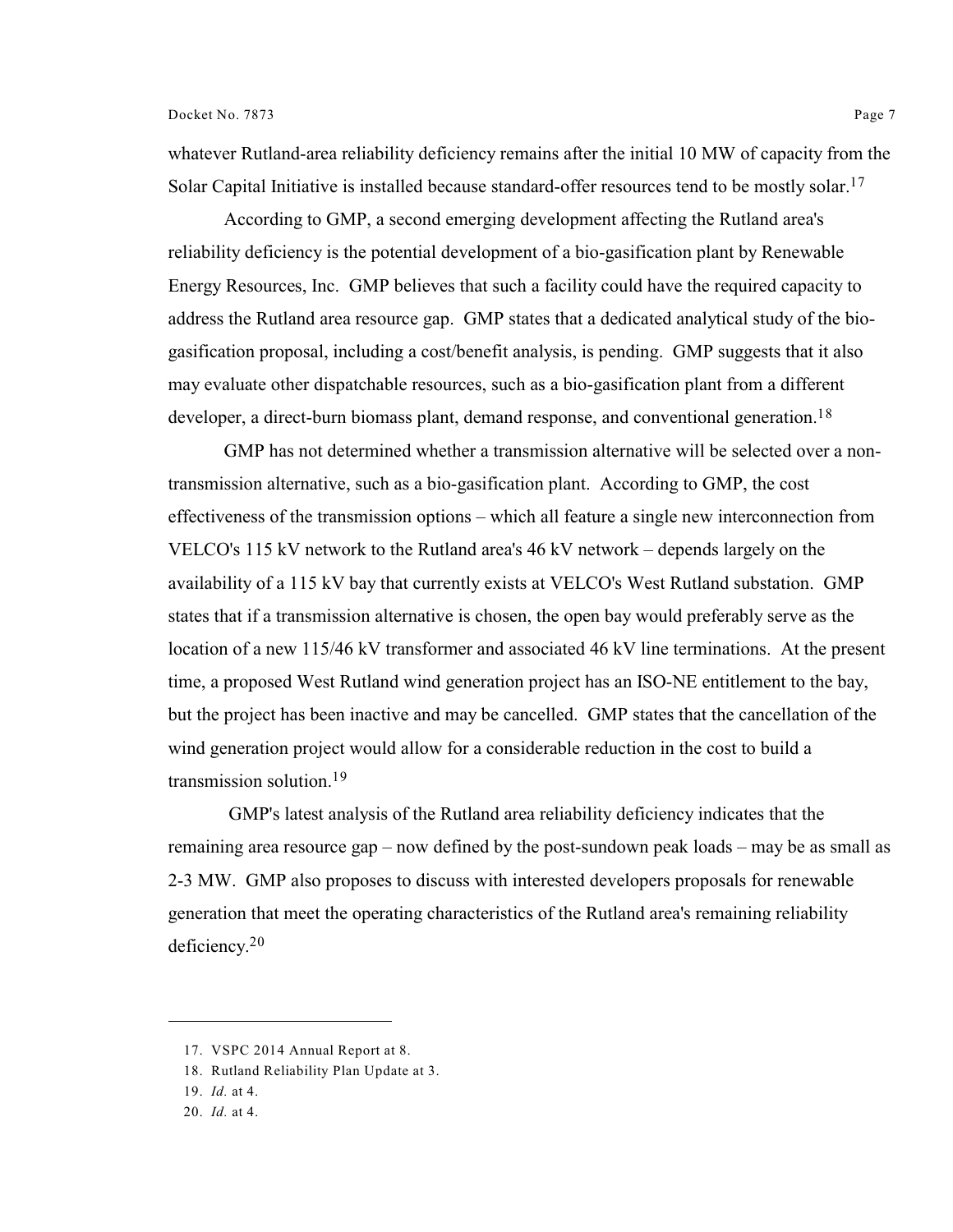GMP concludes that, given changes and emerging uncertainties in the Rutland area, the reliability deficiency "requires a careful reassessment."<sup>21</sup> To that end, GMP proposes to complete a final Reliability Plan, including an analysis of sufficient benefits, by no later than April 1, 2015, because the Company states that it is "imperative that the solution selection is based on as accurate information as possible to assure that the least cost solution is selected so as to not negatively impact the Vermont ratepayers."<sup>22</sup>

In its comments, the Department states that it recognizes the consideration and analysis that GMP has dedicated to the Rutland area's reliability concern. The Department also recognizes that the VSPC process has enabled participants to become aware of the shifting variables that must be considered to ensure reliability solutions reflect least cost to ratepayers. However, the Department notes that even the preferred transmission alternative, which is a precursor to a Reliability Plan, remains an unknown at this time due to the uncertainty of the availability of the 115 kV bay at the West Rutland substation.<sup>23</sup>

The Department observes that, while it appreciates the uncertainty that GMP is facing, it appears likely that the 2-3 MW reliability gap in the Rutland area will remain and that inaction may result in the loss of an opportunity to defer or avoid an expensive transmission infrastructure investment. Therefore, the Department recommends that GMP file a more complete timeline, with clear milestones, indicating specifically when the solution alternatives studies will be completed. The Department further recommends that GMP consider the use of non-solar standard-offer resources as a potential solution to the reliability gap, although the Department acknowledges that use of these resources may need additional development time. Finally, the Department notes that the Energy Efficiency Calculator developed as part of the St. Albans Reliability Plan may be a promising method for assessing the cost and availability of energy efficiency as a potential resource to defer infrastructure upgrades in the Rutland area.<sup>24</sup>

<sup>21.</sup> *Id.* at 4.

<sup>22.</sup> Rutland Reliability Plan Update at 4.

<sup>23.</sup> Department Comments at 2.

<sup>24.</sup> *Id.*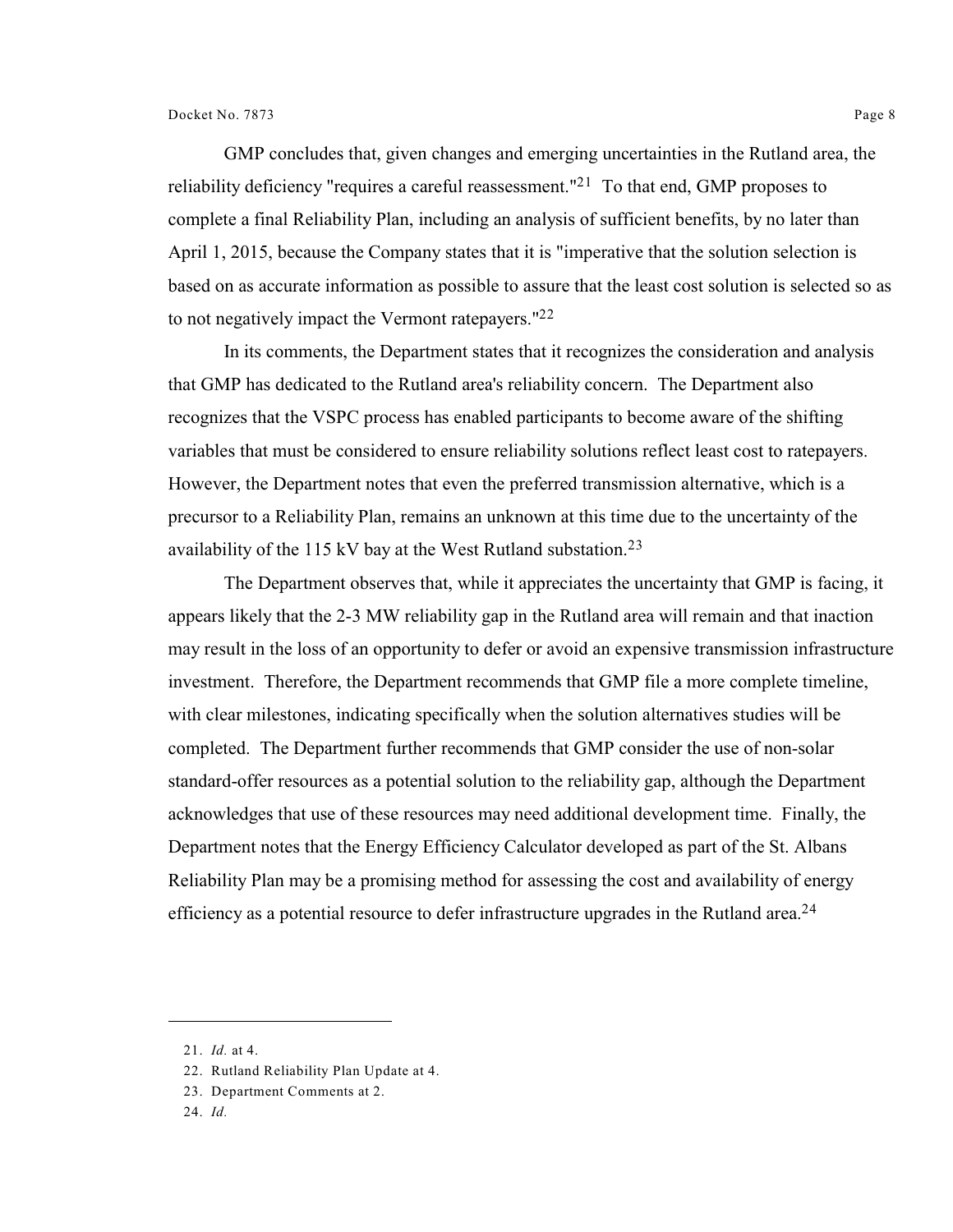#### **(2) Discussion and Conclusion**

The 2014 Screening Framework is designed to provide potential developers with adequate information, at least annually, regarding transmission, sub-transmission and distribution-constrained areas in which standard-offer generation resources may provide sufficient benefit to the operation and management of the electric grid to warrant being treated outside the SPEED standard-offer program cap.

 The information submitted by the VSPC and GMP leads the Board to make the following conclusions regarding the potential for standard-offer plants to mitigate transmission, sub-transmission, and distribution constraints pursuant to the 2014 Screening Framework:

#### All Areas Except the Rutland Area

Load reductions have effectively postponed the need for reliability upgrades in the Central Vermont and Southeastern Vermont areas beyond the ten-year study horizon, based on updated ISO-NE studies. The Hartford/Ascutney area constraint screened out from full NTA analysis due to the identification of solutions that would cost less than \$2.5 million. The Connecticut River, Colchester, St. Albans/East Fairfax, Northern, and Vernon Road areas screened out from full NTA analysis.

Regarding the St. Albans area, GMP and the Department agree that no additional resources are warranted at this time to address reliability constraints in the area and that there is no present need for mitigation by standard-offer projects pursuant to Section 8005a(d)(2).

Based on this information, we conclude that solicitation of standard-offer projects to address the identified constraints in these areas is not appropriate at this time. However, we expect the VSPC and affected utilities to continue to monitor these constraints and submit Reliability Plans consistent with the requirements of the 2014 Screening Framework if constraints develop that screen in for NTA analysis.

#### The Rutland Area

For the Rutland area, the Board is unable to make a determination at this time regarding whether solicitation of standard-offer projects would be able to provide sufficient benefit to mitigate the area's sub-transmission deficiency constraint.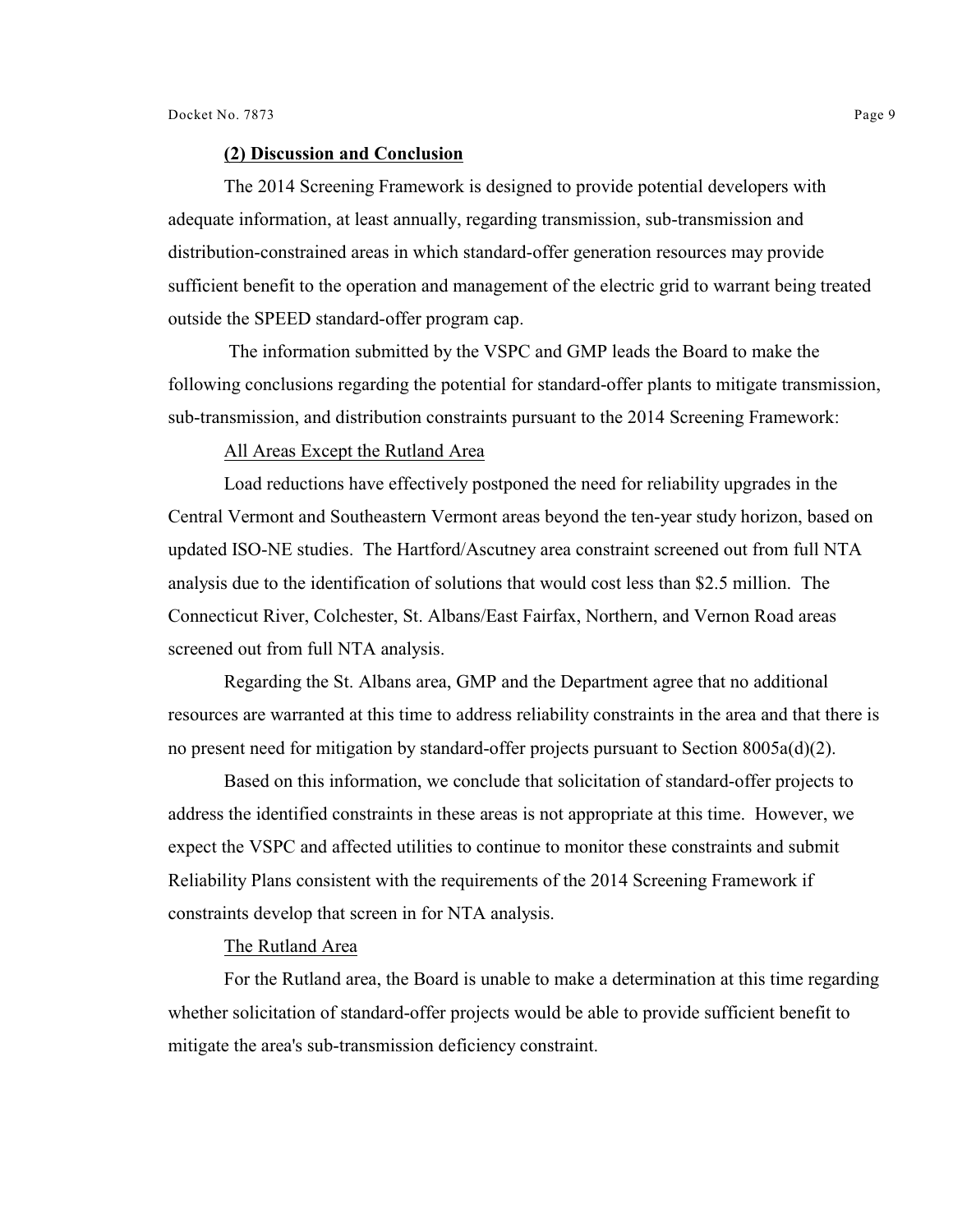Paragraph 3 of the 2014 Screening Framework provides that if a constraint screens in to full NTA analysis, then the affected utility shall develop a Reliability Plan that identifies resources or combinations of resources likely to cost-effectively resolve the constraint, including consideration of new SPEED standard-offer plants. The Rutland area deficiency screened into full NTA analysis in the 2012 LRTP. However, GMP has not yet completed a final Reliability Plan, contending that there are significant uncertainties including the future transmission configuration of the area, transmission upgrade costs, and the impact of GMP's Solar Capital Initiative.<sup>25</sup>

Paragraph 4 of the 2014 Screening Framework provides that the Board shall make a determination as to a reliability gap, if any, to be filled with new SPEED plants, no later than June 1 of each year, once a Reliability Plan is filed and stakeholders are afforded the opportunity to comment. However, GMP's failure to file a Reliability Plan for the Rutland area effectively prevents the Board from making an informed decision as to the ability of SPEED standard-offer projects to provide sufficient benefit to the grid. In order for the Board to answer the question of whether proposed standard-offer projects would provide sufficient benefit to the operation and management of the electric grid in the Rutland area, it is imperative that a reliability analysis be complete and that GMP file a final Reliability Plan as soon as practicable.

To that end, GMP proposes to perform additional analysis to finalize a Rutland Area Reliability Plan no later than April 1, 2015. GMP is currently undertaking a Rutland Area Solutions Study with emphasis on post-sundown summer peak loads to determine the preferred solution.

The Board recognizes that there are uncertainties and dynamic changes related to the Rutland area system deficiencies that require additional analysis in order to determine the best solution to meet system constraint needs. However, we agree with the Department that extended delay in finalizing a Rutland Area Reliability Plan may result in a loss of opportunity to defer or avoid expensive transmission upgrades. We also agree with the Department that it is premature for GMP to conclude that the remaining Rutland area reliability problems cannot be mitigated by standard-offer resources. While additional solar generation may not be effective in addressing

<sup>25.</sup> Rutland Reliability Plan Update at 2.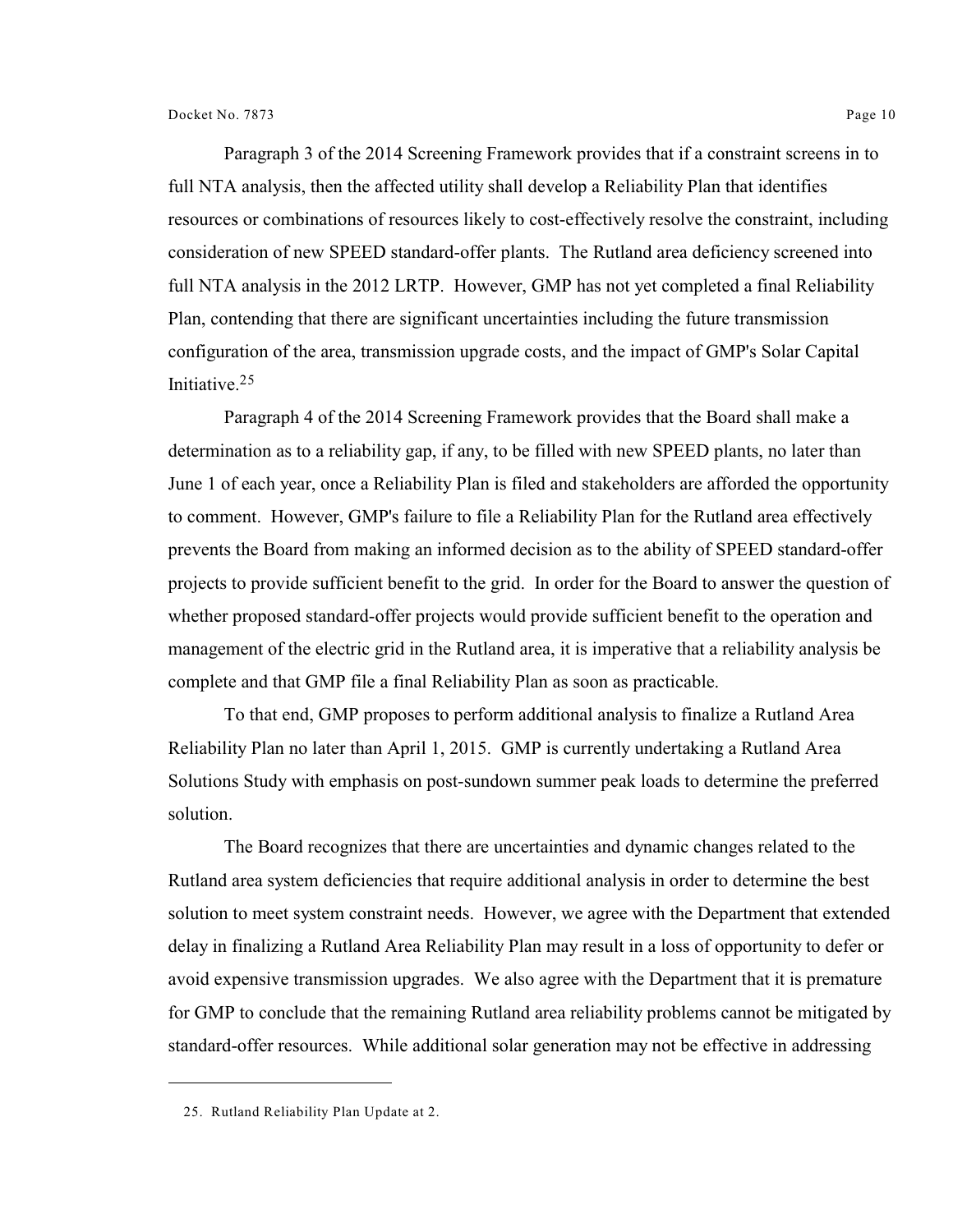the post-sundown peak load operating characteristic of the Rutland area constraint, it appears that GMP has not given adequate consideration to the role of non-solar standard-offer generation resources to mitigate this problem. Therefore, we conclude that GMP has provided insufficient information and analysis for the Board to determine whether new SPEED standard-offer plants, including non-solar generation plants, could provide sufficient benefit as potential mitigation, in whole or in part, to the Rutland reliability problem. The Board also notes that GMP estimates that the Rutland area resource gap may be in the range of  $2-3$  MW – a gap sufficiently small to be potentially addressed by standard-offer projects with characteristics that meet the post-sundown peak load problem.

Therefore, we direct GMP to provide a final Reliability Plan for the Rutland area, consistent with the 2014 Screening Framework as soon as practical, but no later than April 1, 2015. As recommended by the Department, GMP's final Reliability Plan should demonstrate the consideration of the potential for non-solar standard-offer resources to meet the remaining Rutland deficiency, in whole or in part, and within a reasonable timeframe. The analysis also should consider the potential use of geographically targeted energy efficiency resources in addressing the Rutland constraint. Finally, we direct GMP to file, within 30 days of this Order, a complete timeframe, with clear milestones, that indicates specifically when the final Reliability Plan for the Rutland area will be completed.

#### **B. Sufficient Benefit Test**

Paragraph 4 of the 2014 Screening Framework states that the Board shall make its determination regarding the values to be included in the analysis of "sufficient benefit" no later than June 1 of each year. Paragraph 5 of the 2014 Screening Framework states that when the Board determines that standard-offer contracts will be issued to new SPEED plants pursuant to Section 8005a(d)(2), an objective, predetermined, transparent methodology shall be performed to determine whether a proposed plant provides "sufficient benefit" to the grid. We find it unnecessary for the Board to make a determination at this time regarding the values to be included in the analysis of sufficient benefit because: (1) no reliability gap will be addressed by standard-offer plants this year for non-Rutland areas; and (2) GMP has provided insufficient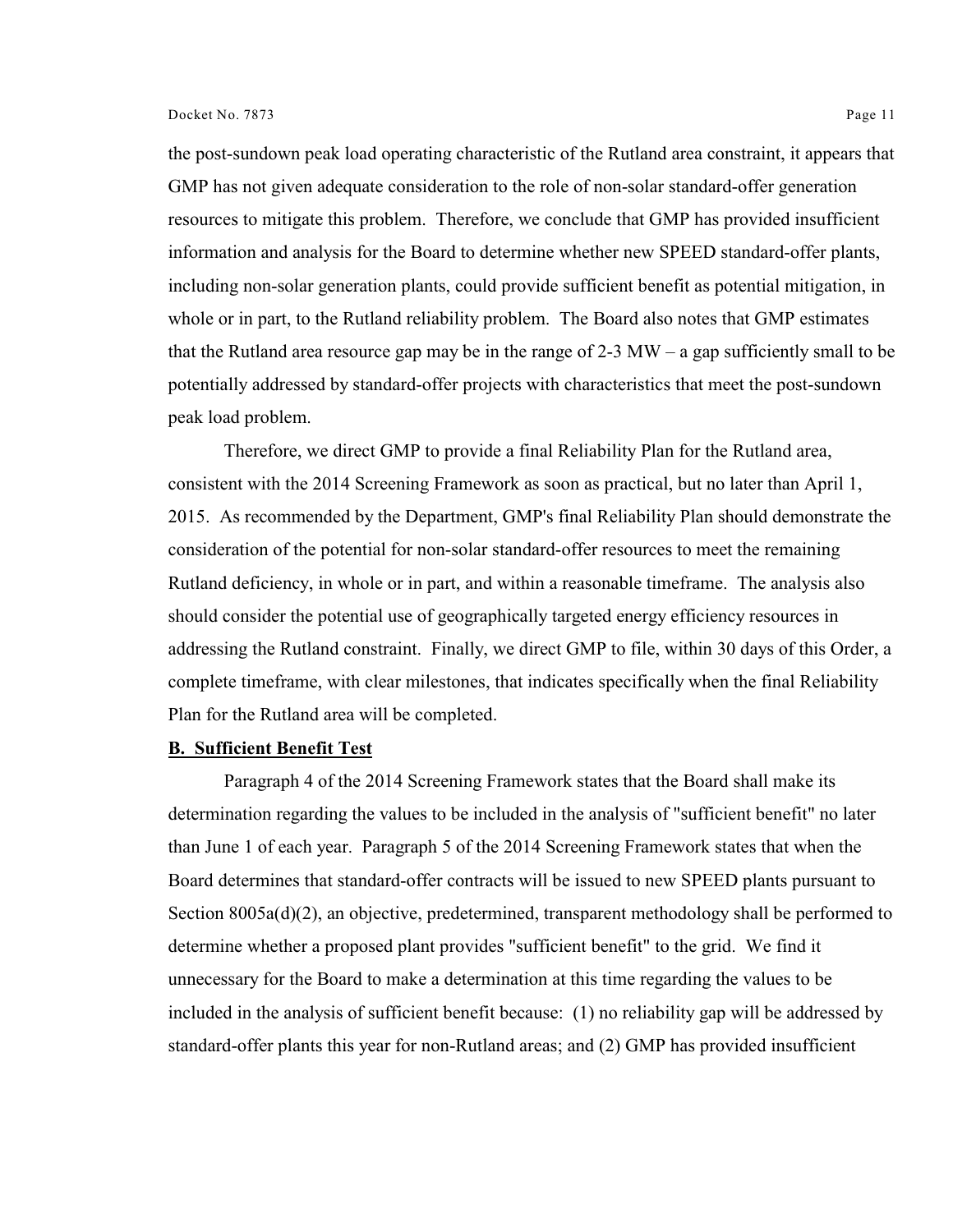information regarding whether solicitation of standard-offer projects can address the identified Rutland area constraint.

### **IV. ORDER**

IT IS HEREBY ORDERED, ADJUDGED, AND DECREED by the Public Service Board ("Board") of the State of Vermont that:

1. Green Mountain Power Corporation ("GMP") shall file with the Board, as soon as practical, but no later than April 1, 2015, a final Reliability Plan for the Rutland area, consistent with the Screening Framework and Guidelines for Implementation of 30 V.S.A. § 8005a(d)(2)*,* as modified by the Board's Order of February 20, 2014, in Dockets 7873 & 7874 ("2014 Screening Framework").

2. GMP shall file with the Board, within 30 days of this Order, a complete timeframe, with clear milestones, that indicates specifically when the final Reliability Plan for the Rutland area will be completed. To inform the development of the final Reliability Plan, GMP shall perform and complete a comprehensive analysis of the potential for SPEED standard-offer plants, with emphasis on non-solar resources, to mitigate the constraint in the Rutland area, consistent with the 2014 Screening Framework. The GMP analysis also shall consider the role and cost effectiveness of acquiring additional geographically targeted energy efficiency resources to address the Rutland area reliability deficiency.

3. GMP shall collect empirical data over the next two summer peak load seasons in the St. Albans area to verify that its current analysis – indicating that no additional resources are needed to address electric grid constraints – is accurate. GMP shall adjust the input assumptions of its analysis as warranted based on the data collected.

#### **SO ORDERED.**